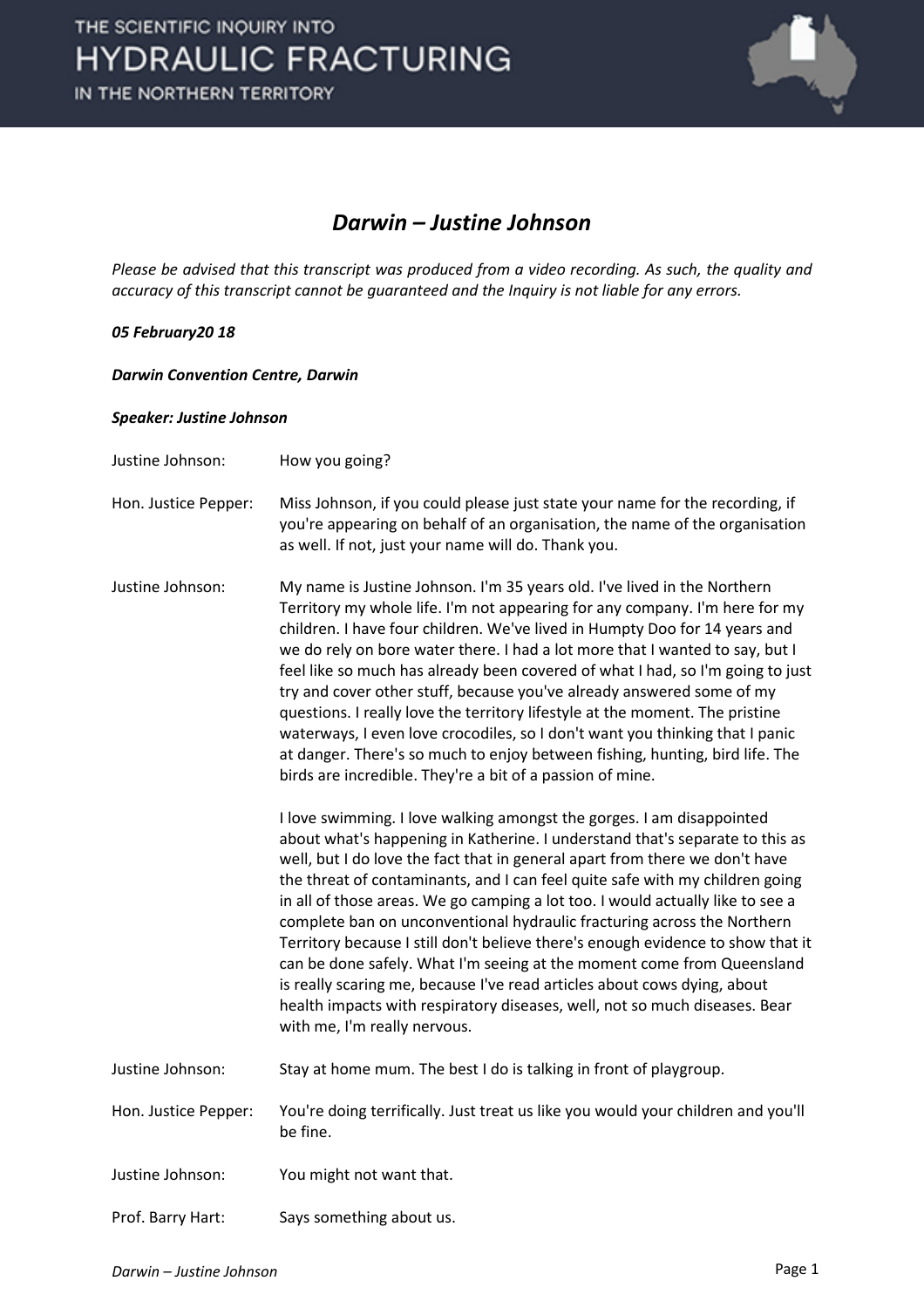## THE SCIENTIFIC INQUIRY INTO **HYDRAULIC FRACTURING**

IN THE NORTHERN TERRITORY



| Justine Johnson:     | I do have some questions, so I understand if you can't answer them. I'm just<br>wondering why in the inquiry phase before the report was actually handed<br>down were you not able to actually get a list of the chemicals from the gas<br>companies? I do feel that I'd feel more comfortable with the<br>recommendations if we knew what we were actually dealing with. Is that<br>not-                                                                                                                                                                                                                                                                                                                                                                                                                                                                                         |
|----------------------|-----------------------------------------------------------------------------------------------------------------------------------------------------------------------------------------------------------------------------------------------------------------------------------------------------------------------------------------------------------------------------------------------------------------------------------------------------------------------------------------------------------------------------------------------------------------------------------------------------------------------------------------------------------------------------------------------------------------------------------------------------------------------------------------------------------------------------------------------------------------------------------|
| Prof. Barry Hart:    | They're in the report.                                                                                                                                                                                                                                                                                                                                                                                                                                                                                                                                                                                                                                                                                                                                                                                                                                                            |
| Justine Johnson:     | The chemicals are.                                                                                                                                                                                                                                                                                                                                                                                                                                                                                                                                                                                                                                                                                                                                                                                                                                                                |
| Prof. Barry Hart:    | Yeah                                                                                                                                                                                                                                                                                                                                                                                                                                                                                                                                                                                                                                                                                                                                                                                                                                                                              |
| Justine Johnson:     | Okay. Well, I actually only got a chance to read the summary, because<br>[Akesia 00:27:14] couldn't get the full copy to me until the 12th. Four kids,<br>school holidays, didn't read the full report. Where is that, in the water<br>section?                                                                                                                                                                                                                                                                                                                                                                                                                                                                                                                                                                                                                                   |
| Prof. Barry Hart:    | I might say, sorry.                                                                                                                                                                                                                                                                                                                                                                                                                                                                                                                                                                                                                                                                                                                                                                                                                                                               |
| Hon. Justice Pepper: | No. Go ahead.                                                                                                                                                                                                                                                                                                                                                                                                                                                                                                                                                                                                                                                                                                                                                                                                                                                                     |
| Prof. Barry Hart:    | I might say that that's particularly focused on the fracking chemicals, and<br>not on the ones that are coming back from the shale.                                                                                                                                                                                                                                                                                                                                                                                                                                                                                                                                                                                                                                                                                                                                               |
| Justine Johnson:     | None of the naturally occurring stuff.                                                                                                                                                                                                                                                                                                                                                                                                                                                                                                                                                                                                                                                                                                                                                                                                                                            |
| Prof. Barry Hart:    | We do have information on that. It's just not in the report at the moment.                                                                                                                                                                                                                                                                                                                                                                                                                                                                                                                                                                                                                                                                                                                                                                                                        |
| Justine Johnson:     | Okay. I'll read chapter seven, I believe that is.                                                                                                                                                                                                                                                                                                                                                                                                                                                                                                                                                                                                                                                                                                                                                                                                                                 |
| Hon. Justice Pepper: | Seven. Chapter seven. Bearing in mind this is a draft report. The whole<br>purpose of these consultations is to get your feedback, tell us what you<br>think, and the report will undoubtedly alter                                                                                                                                                                                                                                                                                                                                                                                                                                                                                                                                                                                                                                                                               |
| Justine Johnson:     | Amended.                                                                                                                                                                                                                                                                                                                                                                                                                                                                                                                                                                                                                                                                                                                                                                                                                                                                          |
| Hon. Justice Pepper: | Yeah. It'll be amended between now and the final report.                                                                                                                                                                                                                                                                                                                                                                                                                                                                                                                                                                                                                                                                                                                                                                                                                          |
| Justine Johnson:     | That's good to hear. I have to say after reading the summary I was surprised<br>that in the press conference you said that if the recommendations were<br>adopted and if all the fracking could be done safely, and I found that hard to<br>understand just given what I read in there, there was so much uncertainty<br>and the lacking of baseline testing. That's where I do feel that the public felt<br>that you were more for it and that's the impression I was given. Just saying<br>my feelings here. Speaking with friends, they felt the same way. It's not just<br>me that feels that way. With regard to some things that were said today as<br>well about the public not really being aware of what fracking is, there's a lot<br>of confusion about the type of fracking that's being done. People think, "Oh,<br>fracking's been around for 50 years. It's fine." |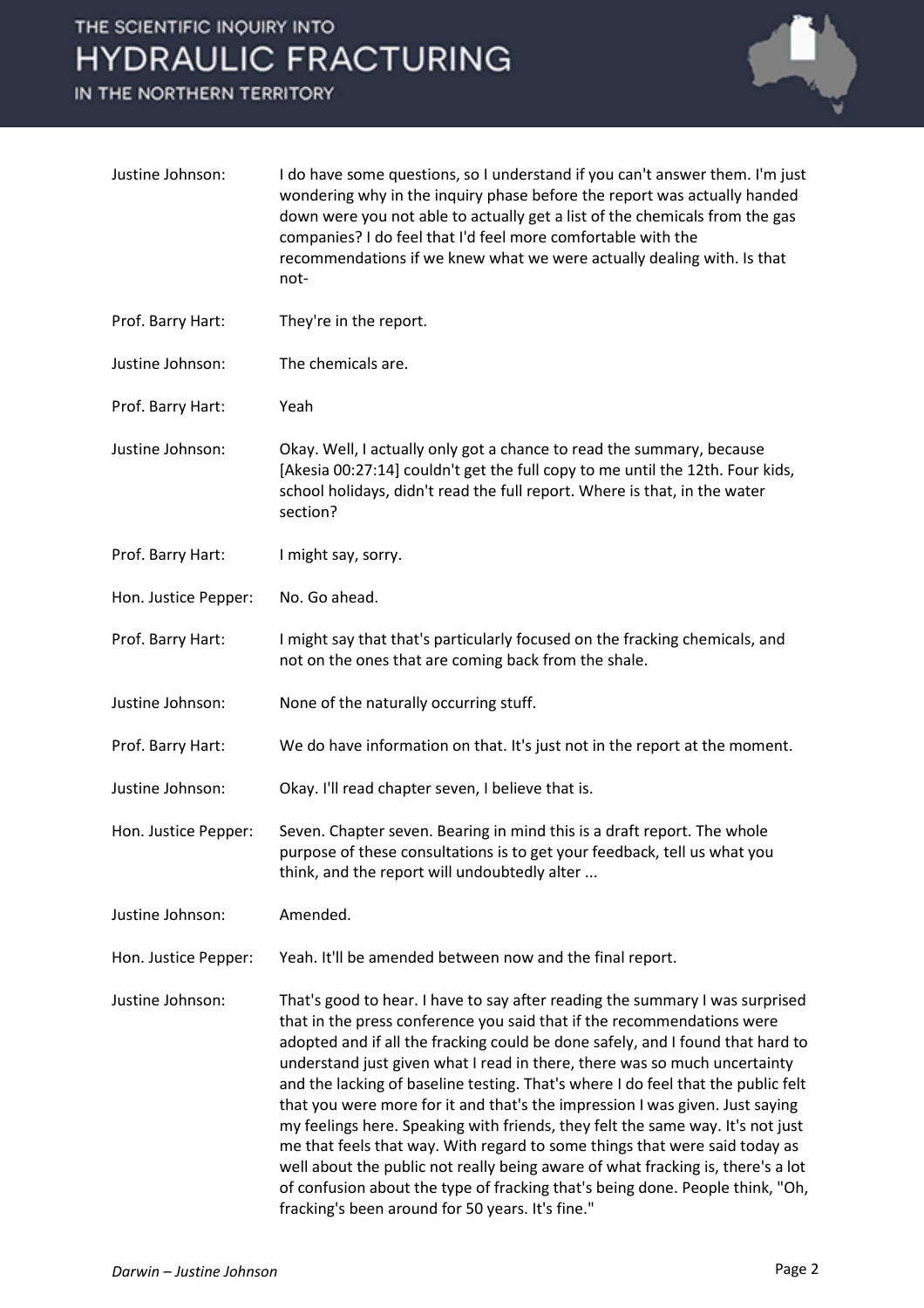# THE SCIENTIFIC INQUIRY INTO **HYDRAULIC FRACTURING**

IN THE NORTHERN TERRITORY



From everything I've read, hydraulic horizontal fracturing is only about 10 to 12 years old. Is that right?

Prof. Barry Hart: Bit longer.

Justine Johnson: Yeah? Because I just feel that's quite young for an industry, and for what I've read on them there's enough data to show that it's not safe anyway. I'm not a scientist, but that's just how I feel. Reading about the naturally occurring radioactive materials were actually enough to make me cringe. That where I really, really wish that it could just be left right down there trapped under the clay where I believe it's safe right now. Alarm to cook dinner, that one? Sorry. Doesn't have silent for that. Water kids and dinner. Sorry about that. I would prefer to see that dangerous waste left below.

> How can a well actually be mitigated when it is actually leaking, and then what are the ramifications long-term? Plugging it with concrete, concrete doesn't last forever either, so I am concerned that even like it's way, way, way down there where we can't actually see, is there a way of putting in place something, I don't know, wires or something to show when something's still going wrong that, hey, it's been closed up after we've finished live fracking and we've got a problem. We need to do some fixing on that? Those aquifers are still going to be used for consumption, so that's a concern of mine, because it is so far down. Having a husband who works in mining and seeing what they do, you can see that "I can't see what's going on down below," and that really scares me.

> No. That's covered. Water extraction. Now, here where I live I've seen bores going dry, not this current season but the previous dry season bores were going dry, because we're running out of water in the aquifers because water's actually being extracted to supply town as well. I just wondered where you had said there wasn't enough data to show recharge on that Beetaloo Basin, is it possible to use data from that to show how much water Darwin's actually using, how well it's recharging? I tried to find data on how much water Darwin's using, but I can't, so either I'm not typing in the right Google thing. I'd really like to see that, because if you've got some sort of data you can show how well it is going. We've all been flooded recently. You've seen that.

Hon. Justice Pepper: Badly.

Justine Johnson: Yes. There's plenty of alternatives. I don't think we even need to frack. If it's gas you want, can we not just get it offshore? I know it's more expensive, but it's obviously more environmentally safer to go offshore, so I think we could spend the next few years looking at baseline testing, checking the aquifers and how well they do recharge, see what continues to happen in Queensland before the government decides to make a decision. Renewable energy, that's been said as well. It is on the increase and I do believe renewable energy will be the next revolution. There's so much new technology around it that it's madness not to utilise it, especially when we're talking chemicals.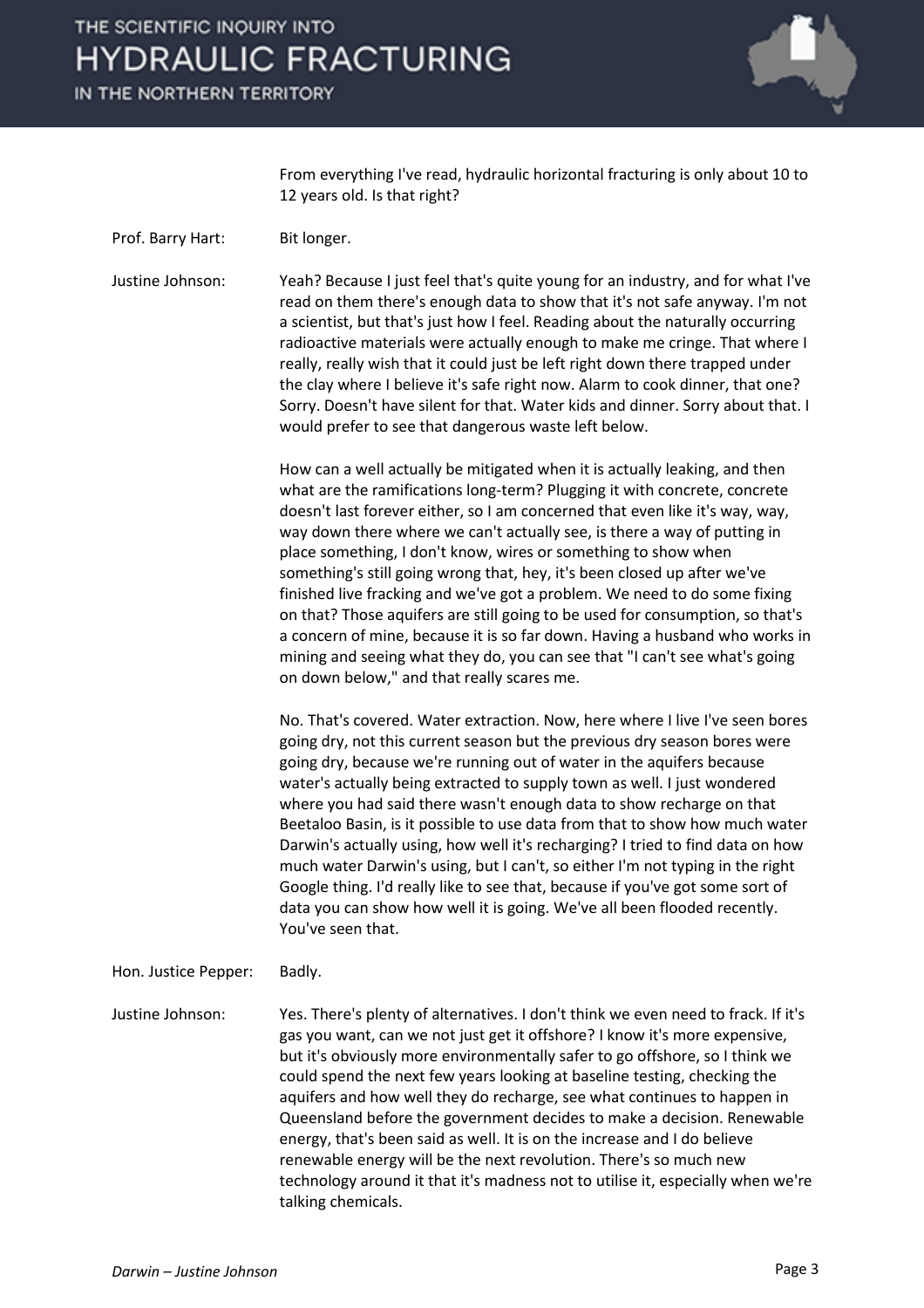IN THE NORTHERN TERRITORY



My daughter's got epilepsy. No one knows why she's got epilepsy. The doctors cannot tell me. Now, we live in an environment where slowly more and more chemicals are being used. I've gone organic. Many of my friends have. We don't use chemicals in our home now to clean. I use alternatives, microfibers and vinegar, which I know is really not good for the nose though. You still got to be careful with it. If you want to eat organic food, you really don't want to be doing fracking because you've got too many chemicals that are going to end up in the environment where they're going to be grown. Water is for life. Yeah? Yeah. It is. Then we've got up here barramundi farms, cattle farms, pastoralists, fishing, and tourism, these are all industries that are the backbone of the territory and people who have worked really hard to make the territory where it is now.

The tourism industry alone has over 16,000 employees. I would hate to see them at risk just for a little bit of gas that we can be getting elsewhere and we have alternatives to this. It honestly makes no sense in my head. It's unfair to put those risks for those jobs for temporary jobs for fracking which causes permanent damage. The 115 risks are real. I also believe prevention before medicine. I don't know how we can do it in a safe way, but I would like to see some more tightened regulation rather than just recommendations. Obviously all you can hand down is recommendations. That's my concern is then the government turns around and what do they choose to adopt from those. I just still don't feel that's quite enough.

Where are we? I am concerned about the little animals. When you've got evaporative dams that are full of chemicals, and there's no way to keep the animals out of them, especially birds. Birds flying around those areas where it's quite arid, there's not water all year round everywhere like it is at the moment. At the moment we're pretty safe, but come dry season when you've got smaller sources of water they're going to go to those, they're going to drink. They're going to die. We've got threatened species. I can send them to you as well if you want, if you do want a list of those threatened species in that Beetaloo area.

Hon. Justice Pepper: Absolutely. Thank you. Yes. That would be good.

Justine Johnson: Just a couple that I wrote down today. Hang on. We've got princess parrots, northern quoll, floodplains monitor, and there's heaps more. They were a few that drew my attention, because the northern quoll's already under threat here still because of cane toads. That's right. It is sad, but the parrots as well, they're probably the most vulnerable parrots, frogs, any sort of reptile, because they ... With frogs their skin, you can't even touch a frog without hurting it really. Anyone who handles frogs would either be wearing gloves or as myself and my kids we do wash our hands. We've watched a programme on ABC and it's all very ... They breathe through their skin, so it's a real risk for them.

> I do worry about things like that, and even the flaring when that occurs. I don't even want to get to that stage though, so I did want to focus on the beginning that this is ... Immediately it's not going to be good for any of those little critters that right now myself and my four children and my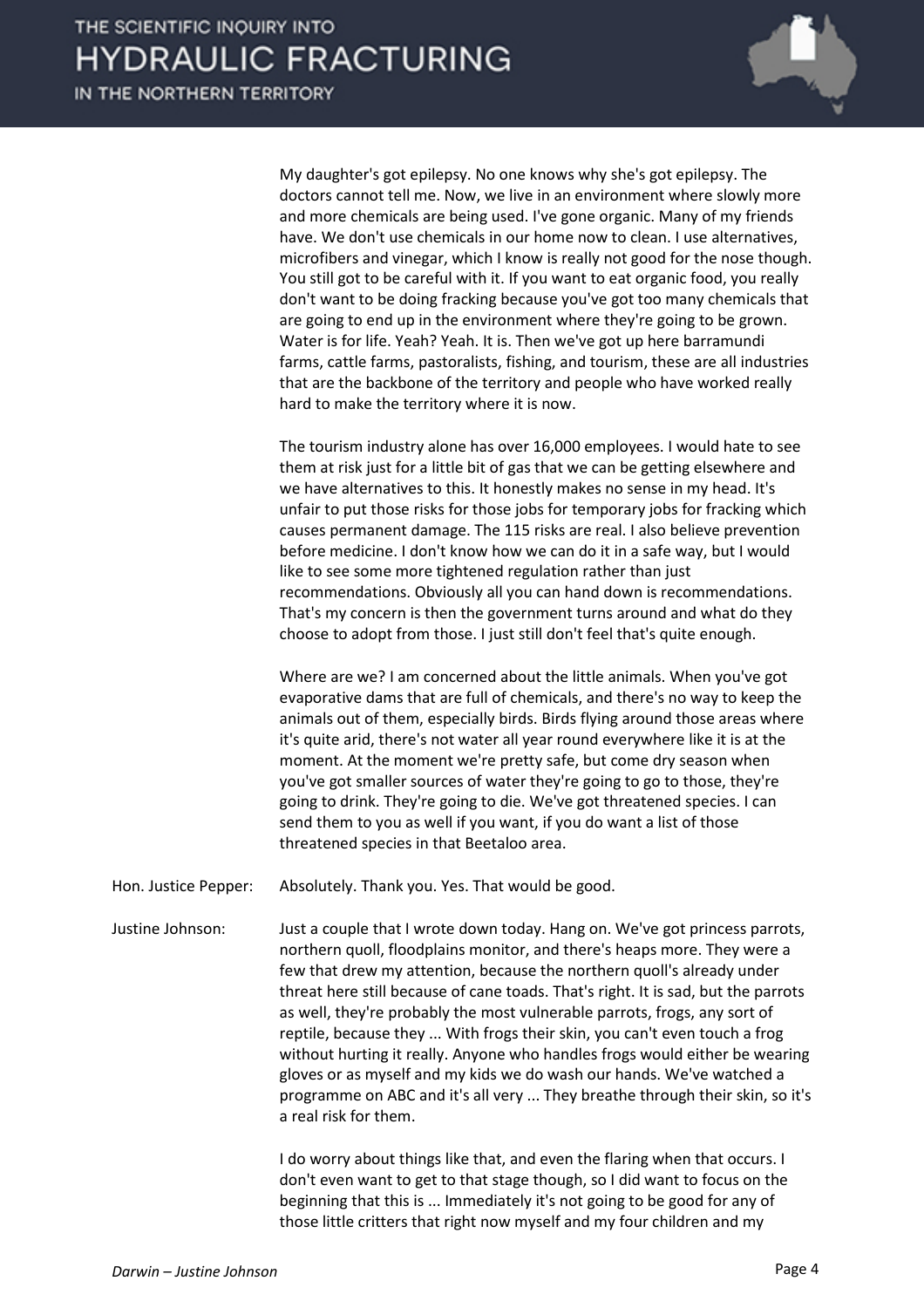

husband, that's what we go to see. I am forever, we are wandering around and looking at every little living thing, even moss. There's something in everything out there, and growing up on it I want to see it that way. I don't want to stand on Ayers Rock and see a flare. I don't want to fly over places that I've flown over right now and see gas fields. I think it looks disgusting. It's like the cancer of the earth. I really don't want it to happen. I don't know what I can say to stop it, but I really don't think that what they're wanting to extract and get from it is enough to substantiate what you're going to leave behind.

When this is done and dusted, my youngest child won't even be 30, if we're looking at a 25, 30 year. That's what I'm basing it on. It'd be a shame to see all that damage when he's my age.

- Hon. Justice Pepper: Thank you.
- Justine Johnson: I want to keep it beautiful.
- Hon. Justice Pepper: I've got a question. You said you wanted to see tightened recommendations.
- Justine Johnson: Yes.
- Hon. Justice Pepper: What did you have in mind? Can you give me some examples?
- Justine Johnson: Look, when you in the report summary ...
- Hon. Justice Pepper: That's all right.
- Justine Johnson: It's more based on what's acceptable, acceptable levels. At the moment there's no chemicals in the water, and it concerns me when I read an acceptable level, because with the PFAS this is how I am understanding it, is that it got to a level that wasn't acceptable before they even told the public, so people were already drinking and being exposed. Let me see if I can find an example. What I might do, because I've got a million things highlighted is can I send you an email with the point and what I'd like to see?
- Hon. Justice Pepper: Yeah. No. We would absolutely welcome that.

Justine Johnson: It is more what I am reading are recommendations of monitoring rather than seeing actual mitigation, and I want to see how things will get fixed when it happens as opposed to just we're going to ask you to employ someone to monitor the water, and if it leaks we'll just make sure it's at a safe level. Hang on, what's going to happen to mitigate that leak? Things like that. I'm assuming the email address is still the same as ...

| Hon. Justice Pepper: | Yes.                                                 |
|----------------------|------------------------------------------------------|
| Justine Johnson:     | Would I address it to you or just the inquiry panel? |
| Hon. Justice Pepper: | Just the inquiry. Just the inquiry. That's fine.     |